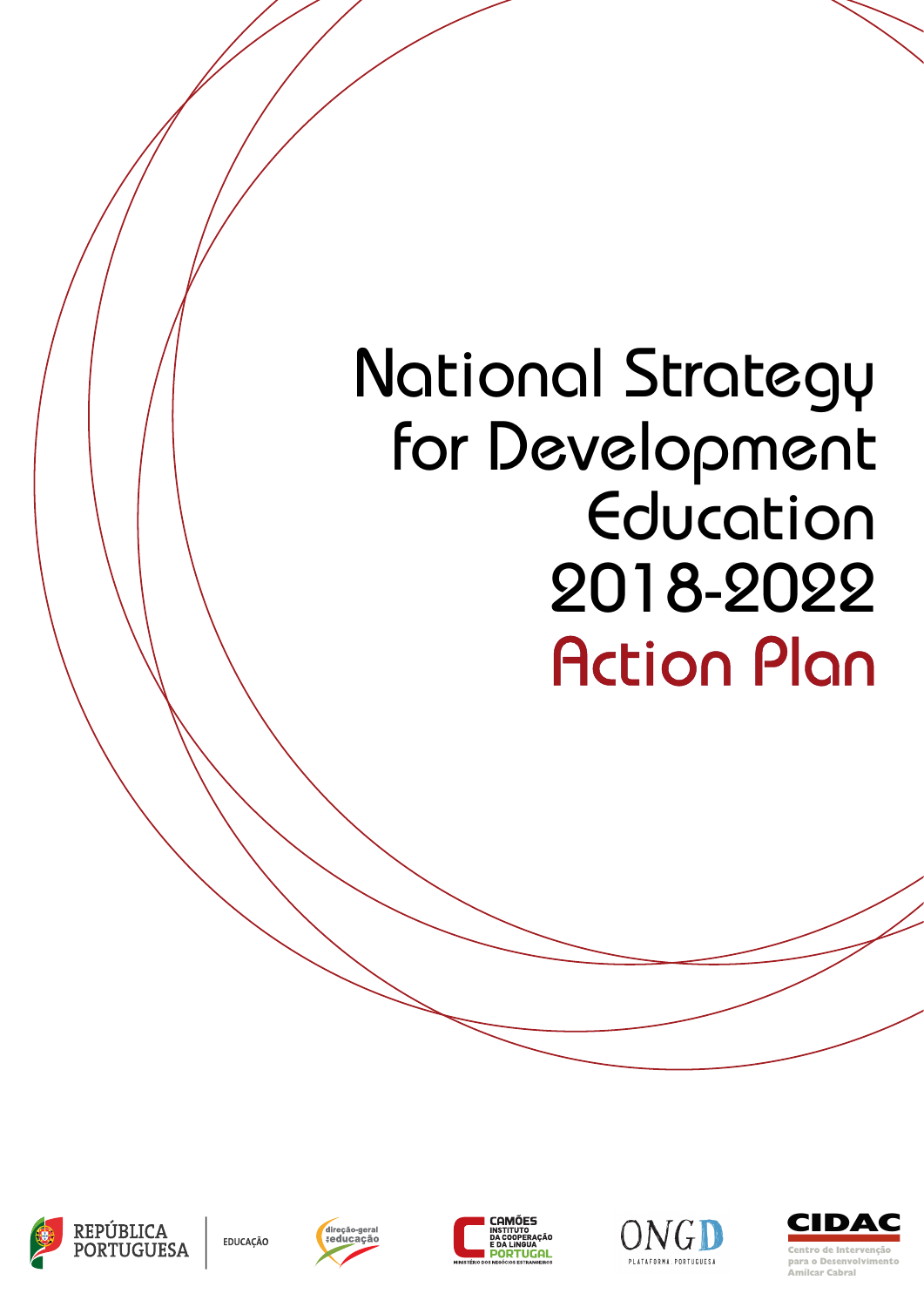

This Action Plan results from the discussions held in the Workshops that took place in 24th and 25th May 2018, in which the Action Plan Signatory Entities (APSE) from the previous Strategy participated, as well as the entities invited for the process of renewing the National Strategy for Development Education (ENED). It also results from the debates held with the members of the ENED 2010-2016 Monitoring Commission. This process has also benefited from the final evaluation of the previous ENED and Action Plan, as well as from the monitoring and data collection experiences shared by the APSE in the Workshops.

This Action Plan should be read in conjunction with ENED 2018-2022 that was approved by the Council of Ministers' Resolution 94/2018, as well as with the accompanying explanatory notes and glossary, which are an integral part of this Action Plan. The Action Plan includes the definition of specific actions in accordance with each measure in ENED 2018-2022, of output indicators and targets for implementing each action, as well as specific actions set by the APSE and other institutions as a contribution for implementing the Action Plan. The drafting process identified the need to include an explanatory section with more detailed information on cross-cutting indicators, disaggregated by objective, measure and action; and a glossary with the definition of terms and expressions to allow for a better understanding of the Action Plan's targets. In addition, two introductory remarks should be mentioned.

Firstly, regarding the indicators. The discussion and identification process expressed a twofold concern. On the one hand, an effort was made to define specific, measurable, achievable, relevant and time-bound (SMART) indicators, clear (precise and unambiguous), relevant, economically reasonable (obtained at a reasonable cost), adequate (that provide sufficient information to allow a performance assessment) and monitorable (amenable to independent validation) (CREAM), therefore reflecting national and international trends. On the other hand, an attempt was made to define indicators that allow a qualitative interpretation of the actions held. This need was clearly identified in all Workshops and specifically highlighted by the APSE in the ENED 2010-2016 evaluation process. The rationale of this distinction is based on the idea that implementing an action is a significant step in itself but, in a Development Education approach, does not enable the understanding of conditions, context or particularities of the implementation, which may entail discriminatory, unequal or unfair dimensions. In accordance with the principles outlined in ENED 2018-2022, the selected indicators should therefore enable a more complex and profound interpretation of each target's achievement. The focus is on increasing awareness about the impacts of the achieved actions, as well as in designing an interpretative framework that allows a better targeted approach, in order to shift to impacts that are fairer, less discriminatory and uneven. To this end, a few cross-cutting indicators were selected for each action, therefore enabling the collection of information as a basis to put the Action Plan's implementation into context. These indicators reflect some cross-cutting concerns pertaining the implementation of the defined actions and the profile of participants and institutions engaged in these actions, irrespective of the specific actions.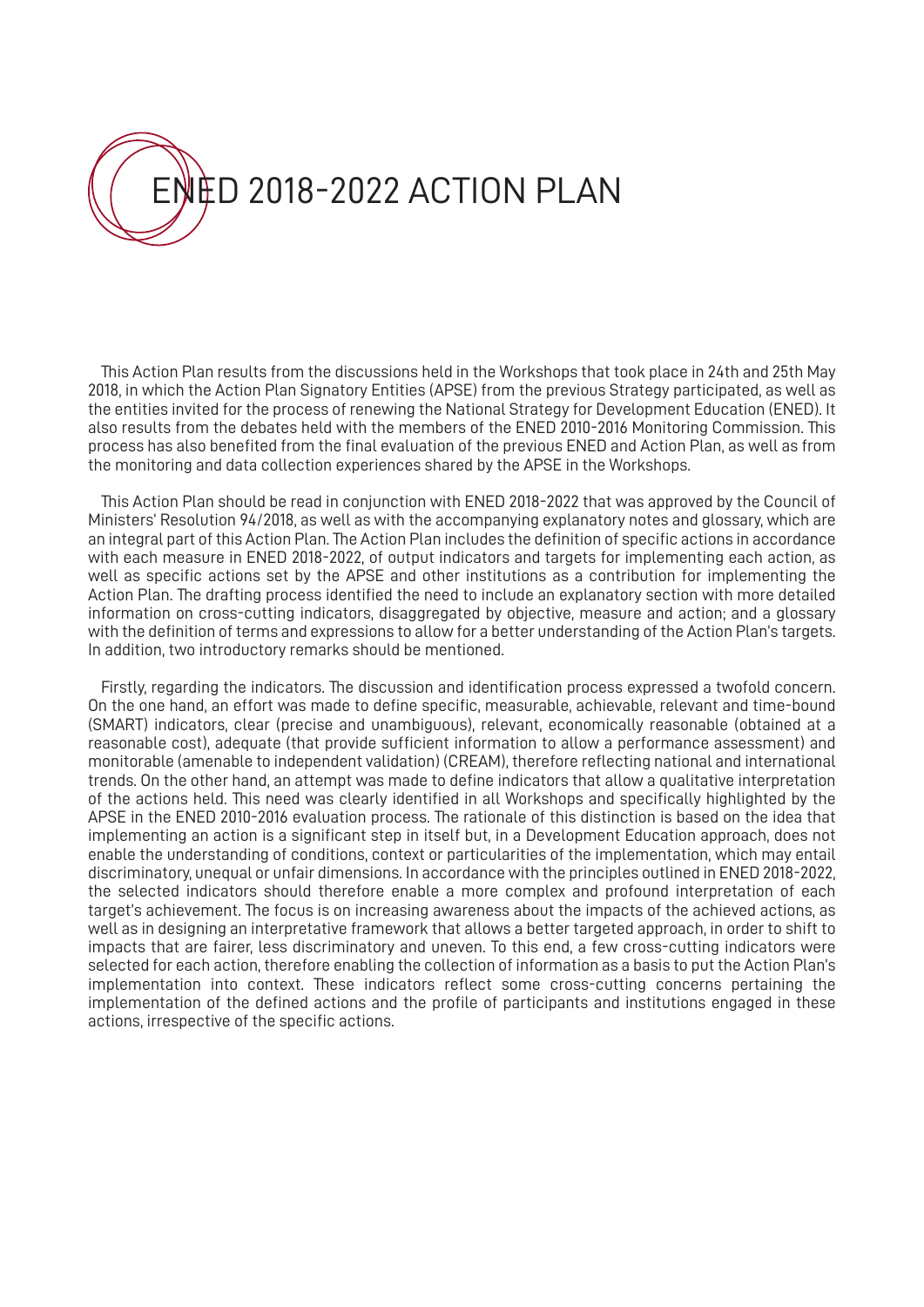Participation scope (number of individual/institutional participants)

Territorial/geographic scope

Institutional scope (institutional affiliation, institutional accreditation or certification)

Gender scope

Sectoral scope (sector of activity)

Time scope (duration, periodicity)

Dissemination scope (availability, shares, views, updates)

Types of actions (to be defined within monitoring)

Secondly, regarding the actions included in the ENED 2010-2016 Action Plan: the Development Education Days (DE Days) and the Development Education Forum (DE Forum). Since the DE Days and the DE Forum are collaborative initiatives aiming to contribute to the ENED objectives and to the current Action Plan measures and targets, these actions are included as Cross-cutting Measures. These actions are spaces for engaging different actors, by fostering the exchange of experiences and in-depth reflection about DE concepts, issues, methodologies and pedagogical resources. The ED Days are focused on a theme and are spaces for exchanging experiences, for elaborating on concepts and methodologies, and for jointly debating the adopted practices by public institutions and civil society organisations from various sectors and types. This event is also a unique occasion to display and share educational materials and resources on DE, and includes the participation of international guest speakers (experts and/or representatives from public institutions and/or relevant civil society organisations, from the global North and South), to enhance the processes of joint learning and knowledge development. The ED Forum is of a more political nature, focusing on the strategic discussion and definition, and also including a strong component of disseminating the work carried out and to be developed in the DE framework.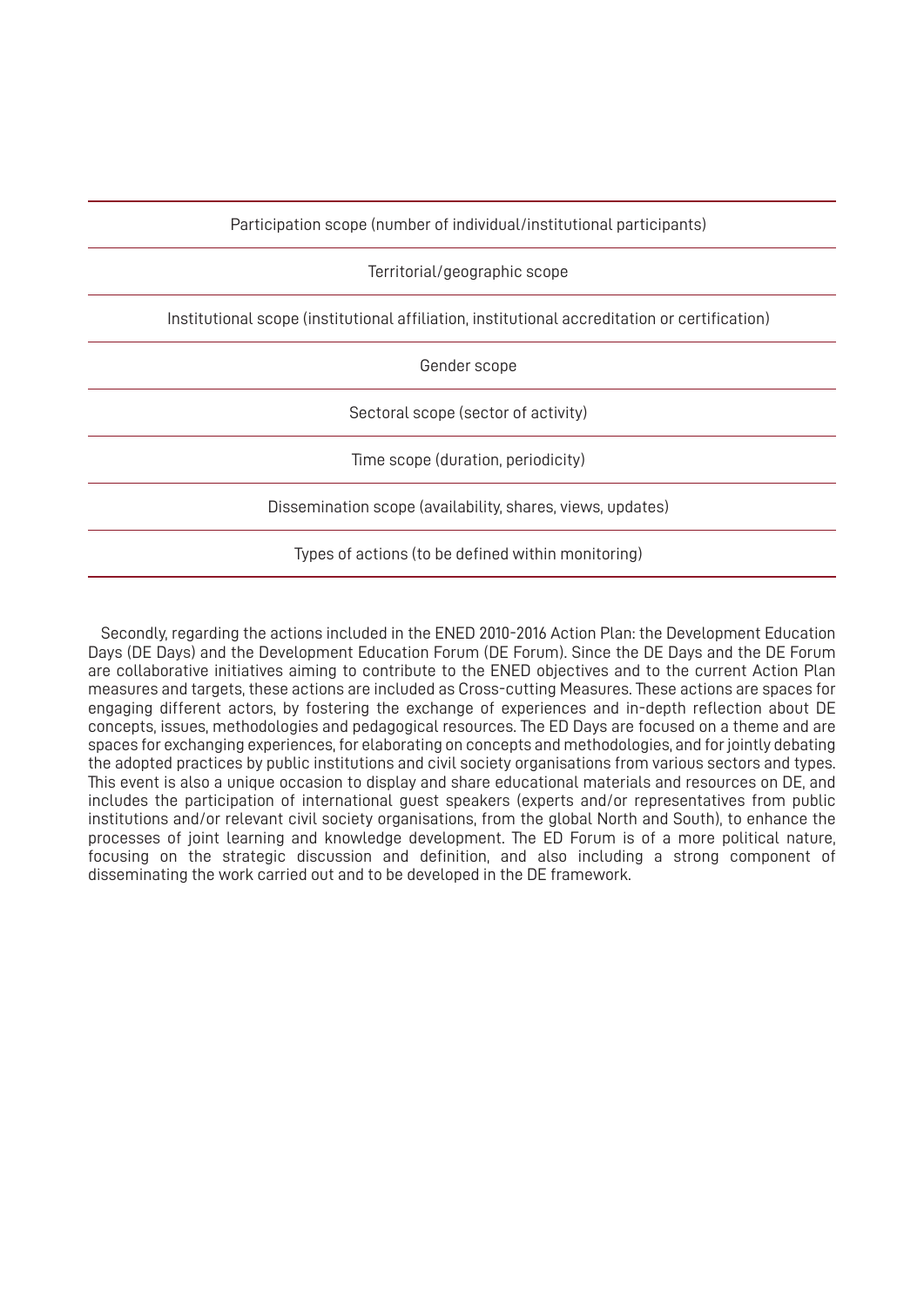| <b>Objective 1</b><br>To reinforce the<br>intervention capacity | <b>Actions</b>                                                                                                                                                                                                           | <b>Output Indicators</b>                                                                               | <b>Targets</b>           |    |             |                |                     | <b>Engaged stakeholders</b>                                                                   |
|-----------------------------------------------------------------|--------------------------------------------------------------------------------------------------------------------------------------------------------------------------------------------------------------------------|--------------------------------------------------------------------------------------------------------|--------------------------|----|-------------|----------------|---------------------|-----------------------------------------------------------------------------------------------|
| in Development<br><b>Education</b>                              |                                                                                                                                                                                                                          |                                                                                                        | 2018                     |    |             |                | 2019 2020 2021 2022 |                                                                                               |
| Measure 1.1<br><b>Training of education</b><br>agents           | Action 1 - Implementation of initial education actions on Development Education, for teachers of<br>all levels and cycles of education, teaching and training, from pre-school education to upper<br>secondary education | Number of actions held                                                                                 |                          | 5  | 5           | 7              | 7                   | HSE members of<br><b>ARIPESE</b>                                                              |
|                                                                 | Action 2 - Implementation of in-service training actions on Development Education, for teachers<br>of all levels and cycles of education, teaching and training, from pre-school education to higher<br>education        | Number of actions held                                                                                 | 55                       | 28 | 28          | 23             | 22                  | ACM / CIDAC / CIG.<br>CPADA / DGE / HSE<br>members of ARIPESE<br>PPONGD and members           |
|                                                                 | Action 3 - Implementation of initial training actions on Development Education, for educators<br>and trainers of any sector of activity                                                                                  | Number of actions held                                                                                 | $\overline{\phantom{0}}$ | 4  | 4           | 4              | $\overline{4}$      | HSE members of<br>ARIPESE                                                                     |
|                                                                 | Action 4 - Implementation of in-service training actions on Development Education, for<br>educators and trainers of any sector of activity                                                                               | Number of actions held                                                                                 | 42                       | 65 | 62          | 7              | 5                   | CIG with PpDM /<br>UNESCO NC / HSE<br>members of ARIPESE /<br>PPONGD and members              |
| Measure 1.2.<br>Capacity-building of<br>organisations           | Action 1 - Implementation of capacity-building actions for APSE                                                                                                                                                          | Number of capacity-building actions<br>held                                                            |                          | 6  | 6           | 4              | $\overline{2}$      | ACM / CIG with PpDM /<br>HSE members of<br>ARIPESE                                            |
|                                                                 | Action 2 - Implementation of capacity-building actions for associates/ partners/ members of<br><b>APSE</b>                                                                                                               | Number of capacity-building actions<br>held                                                            |                          | 21 | 24          | 24             | 23                  | ACM / APA / PPONGD                                                                            |
|                                                                 | Action 3 - Implementation of capacity-building actions for other entities                                                                                                                                                | Number of capacity-building actions<br>held                                                            | 26                       | 19 | 15          | 11             | 11                  | CIDAC / PPONGD                                                                                |
| Measure 1.3.<br><b>Production of content</b><br>and resources   | Action 1 - Production of educational resources and other content on Development Education                                                                                                                                | Number of educational resources<br>produced                                                            | 26                       | 18 | 17          | 7              | 5                   | APA / APEDI / ARIPESE<br>and members / CIDAC<br><b>CIG with PpDM /<br/>UNESCO NC / PPONGD</b> |
|                                                                 |                                                                                                                                                                                                                          | Number of contents produced                                                                            | 31                       | 20 | 17          | 5              | 6                   | ANIMAR / APEDI /<br>CIDAC / CPADA /<br>PPONGD and members                                     |
|                                                                 |                                                                                                                                                                                                                          | Number of research projects on<br>Development Education submitted                                      |                          | 2  |             | $\overline{c}$ | $\overline{2}$      | APEDI / HSE members of<br><b>ARIPESE</b>                                                      |
|                                                                 | Action 2 - Production of scientific content on Development Education                                                                                                                                                     | Number of Doctoral theses and<br>Master's dissertations on<br>Development Education presented          | 2                        | 2  | 2           | $\overline{2}$ | 2                   | ARIPESE and members                                                                           |
|                                                                 |                                                                                                                                                                                                                          | Number of other scientific contents<br>on Development Education elaborated<br>(grey bibliography)      | 9                        | 9  | 6           | 4              |                     | ARIPESE and members /<br>CIDAC / PPONGD                                                       |
|                                                                 |                                                                                                                                                                                                                          | Number of educational resources and<br>contents made available                                         | 36                       | 27 | 19          | -7             | $\overline{7}$      | APA / CIDAC / DGE /<br>PPONGD                                                                 |
|                                                                 | <b>Action 3</b> – Dissemination of content and resources elaborated within this measure                                                                                                                                  | Number of books and scientific<br>articles on Development Education<br>(with peer reviewing) published | 10                       | 11 | 8           | 6              | 6                   | APEDI / HSE members<br>of ARIPESE / PPONGD<br>and members                                     |
|                                                                 |                                                                                                                                                                                                                          | Number of other scientific content<br>made available                                                   | $\overline{1}$           |    | $\mathbf 1$ |                |                     | CIDAC / PPONGD and<br>members                                                                 |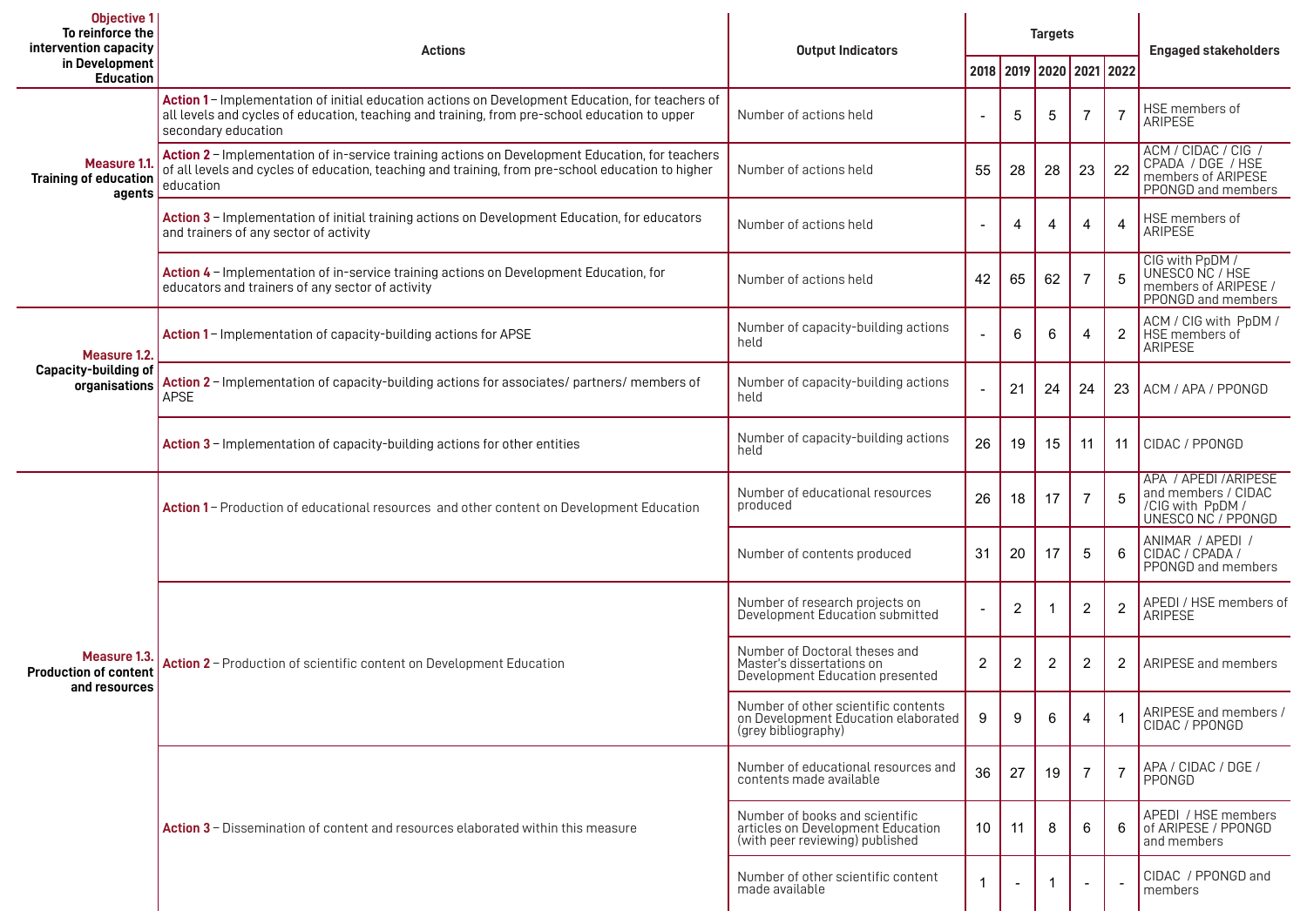| <b>Objective 2</b><br>To expand the scope                                               |                                                                                                                                                                                                          |                                                                     | <b>Targets</b>           |     |                |                   |                          |                                                                                              |  |
|-----------------------------------------------------------------------------------------|----------------------------------------------------------------------------------------------------------------------------------------------------------------------------------------------------------|---------------------------------------------------------------------|--------------------------|-----|----------------|-------------------|--------------------------|----------------------------------------------------------------------------------------------|--|
| and quality of DE<br>intervention                                                       | <b>Actions</b>                                                                                                                                                                                           | <b>Output Indicators</b>                                            |                          |     |                |                   | 2018 2019 2020 2021 2022 | <b>Engaged stakeholders</b>                                                                  |  |
| Measure 2.1<br><b>Strengthening the</b><br>integration of DE in the<br>education system | Action 1-Promotion of projects and other initiatives for integrating Development Education in<br>educational, teaching and training institutions                                                         | Number of projects and other DE<br>integration initiatives promoted | 47                       | 65  | 83             | 84                | 92                       | APA / APEDI / ARIPESE<br>and members / CIDAC /<br>CPADA / DGE / PPONGD<br>and members        |  |
|                                                                                         | Action 2 - Carrying out sessions to disseminate the Development Education Guidelines - pre-<br>school education, basic education and secondary education, for teachers and other education<br>actors     | Number of dissemination sessions<br>held                            | 21                       | 13  | 10             | 6                 | 6                        | APA / ARIPESE and<br>members / Camões, I.P. /<br>CIDAC / CPADA / DGE /<br>PPONGD and members |  |
|                                                                                         | Action 3 - Elaboration and dissemination of a survey/collection of curricular units in higher<br>education that include Development Education approaches                                                 | Survey/collection elaborated and<br>disseminated                    |                          |     |                |                   |                          | MC and other APSE                                                                            |  |
| Measure 2.2.<br><b>Strengthening DE in</b><br>non-formal education<br>settings          | Action 1- Awareness-raising and mobilisation actions for the importance of Development<br>Education, carried out by umbrella organisations                                                               | Number of actions undertaken                                        |                          | 3   | $\overline{2}$ | 2                 | 2                        | ANIMAR / CNJ                                                                                 |  |
|                                                                                         | Action 2 - Awareness-raising and mobilisation actions for the importance of Development<br>Education, carried out by other organisations                                                                 | Number of actions undertaken                                        | 17                       | 31  | 30             | 19                | 12                       | ACM / APA / CNJ /<br>PPONGD and members                                                      |  |
|                                                                                         | Action 3 - Elaboration and dissemination of a survey/collection of relevant practices                                                                                                                    | Survey/collection of relevant<br>practices elaborated               | $\overline{\phantom{a}}$ |     |                | $\qquad \qquad -$ |                          | MC and other APSE                                                                            |  |
|                                                                                         |                                                                                                                                                                                                          | Survey shared at the Development<br><b>Education Days</b>           |                          |     |                |                   |                          | MC and other APSE                                                                            |  |
| Measure 2.3.<br><b>Promotion of</b><br>to improve policies                              | Action 1- Organisation of dialogue initiatives on Development Education issues, with elective<br>sovereign bodies, government, autonomous regions and local authorities                                  | Number of initiatives held                                          | 48                       | 16  | 16             | $\overline{4}$    | 3                        | ARICD / ARIPESE and<br>members / PPONGD and<br>members                                       |  |
|                                                                                         | Action 2-Organisation of dialogue initiatives on Development Education challenges, with<br>coordination initiatives   national members of European political bodies                                      | Number of initiatives held                                          |                          |     |                | -3                |                          | MC / PPONGD                                                                                  |  |
|                                                                                         | Action 3 - Organisation of initiatives on Development Education issues, with entities with<br>coordination capacity to improve policies                                                                  | Number of initiatives held                                          | 14                       | 14  | 15             | 5                 |                          | ARICD / ARIPESE and<br>members / PpDM /<br>PPONGD and members                                |  |
| Media engagementl                                                                       | Measure 2.4. Action 1- Carrying out Development Education actions with media professionals                                                                                                               | Number of initiatives held                                          | $\overline{1}$           |     |                | $\overline{2}$    | $\overline{2}$           | CIDAC / HSE members of<br><b>ARIPESE</b>                                                     |  |
|                                                                                         | Action 2 - Publication of Development Education content, in international, national, regional and<br>local media, including in social networks                                                           | Number of contents published/posted<br>on media                     | 271                      | 128 | 228            | 78                | 78                       | ARIPESE and members /<br>CIDAC / PPONGD and<br>members                                       |  |
| Measure 2.5.<br>International<br>participation                                          | Action 1- Participation in initiatives for exchanging experiences and knowledge abroad                                                                                                                   | Number of initiatives held                                          | 12                       | 12  | 8              |                   |                          | APA / ARIPESE and<br>members / UNESCO NC<br>/ CPADA / PPONGD and<br>members                  |  |
|                                                                                         | Action 2 - Participation in initiatives for exchanging experiences and knowledge, in Portugal, with<br>the participation of people and institutions from other countries and international organisations | Number of initiatives held                                          | 4                        | 3   | 4              | 3                 | 3                        | ARIPESE and members /<br>CIDAC / UNESCO NC /<br><b>CPADA</b>                                 |  |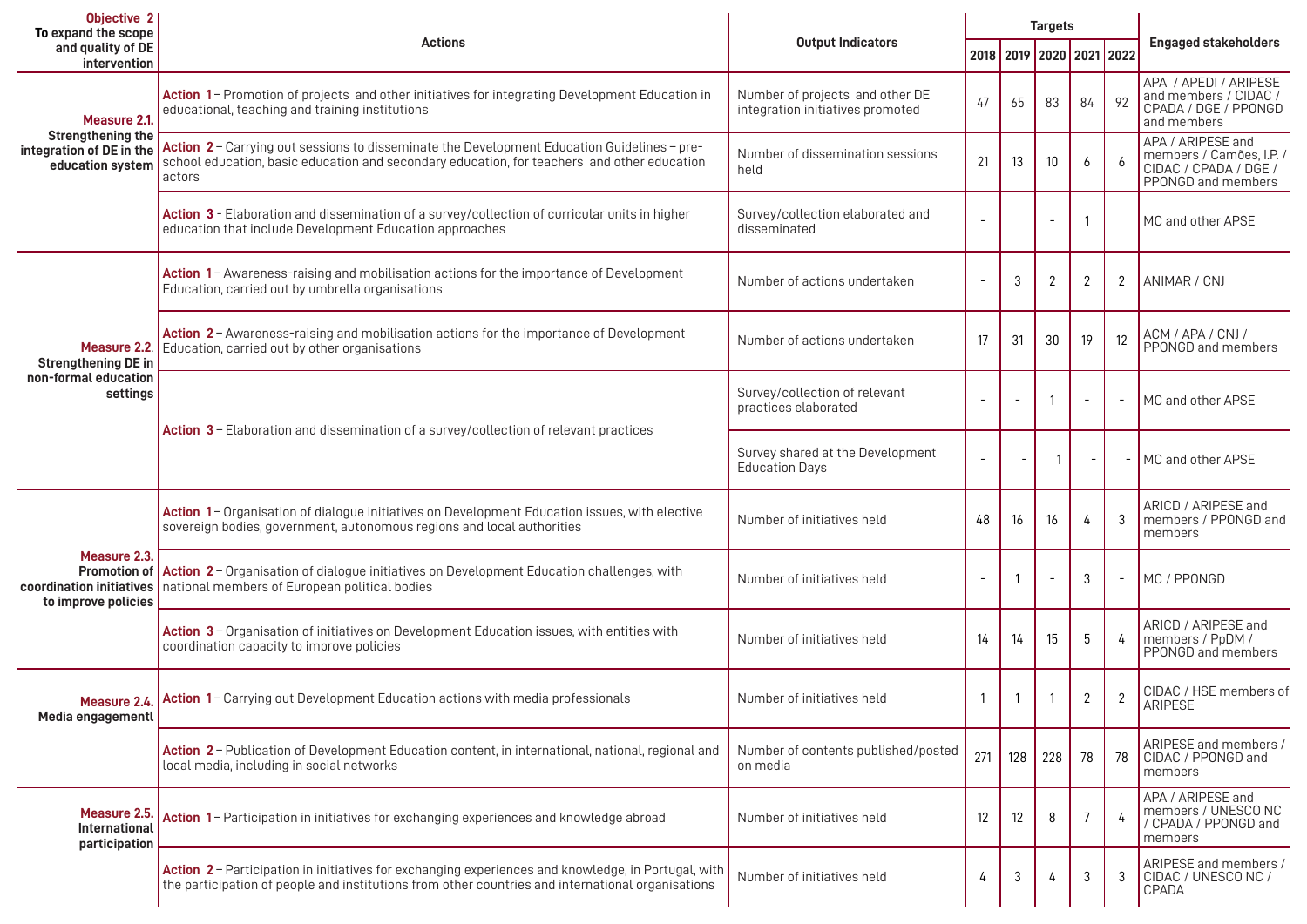| Objective 3<br>To affirm the<br>importance and                        | <b>Actions</b>                                                                                                                                                                                                                                                  | <b>Output Indicators</b>                                                                                                               |                          | <b>Targets</b> |                |                          |      | <b>Engaged stakeholders</b>                                   |
|-----------------------------------------------------------------------|-----------------------------------------------------------------------------------------------------------------------------------------------------------------------------------------------------------------------------------------------------------------|----------------------------------------------------------------------------------------------------------------------------------------|--------------------------|----------------|----------------|--------------------------|------|---------------------------------------------------------------|
| promote the<br>mainstreaming of DE                                    |                                                                                                                                                                                                                                                                 |                                                                                                                                        | 2018                     | 2019           | 2020           | 2021                     | 2022 |                                                               |
| Formal recognition   authorities<br>of DE                             | Action 1- Formal recognition of Development Education in strategic and operational<br>Measure 3.1. documents, by elective sovereign bodies, government, autonomous regions and local                                                                            | Number of engaged entities                                                                                                             | 20                       | 20             | 23             | 26                       | 30   | <b>MC</b>                                                     |
|                                                                       | Action 2 - Formal recognition of Development Education in strategic and operational<br>documents, by public bodies and civil society organisations                                                                                                              | Number of engaged entities                                                                                                             | 35                       | 40             | 50             | 60                       | 65   | MC                                                            |
|                                                                       | Action 1 - Organisation of meetings with the participation of political actors and management<br>staff of the Action Plan Signatory Entities (APSE)                                                                                                             | Number of meetings held                                                                                                                | -1                       |                |                | $\mathbf{1}$             |      | MC                                                            |
| Measure 3.2.                                                          |                                                                                                                                                                                                                                                                 |                                                                                                                                        |                          |                |                | $\overline{2}$           | 2    | ARIPESE and members                                           |
| <b>National articulation in</b><br>DE decision-making                 | Action 2 - Inclusion of Development Education in meetings and documents from governmental<br>initiative structures for coordination of development cooperation actors, and in other relevant<br>coordination processes, namely within the 2030 Agenda framework | Number of meetings held                                                                                                                | -1                       |                |                | $\sim$                   |      | MC                                                            |
|                                                                       |                                                                                                                                                                                                                                                                 | Number of documents drafted                                                                                                            | -1                       |                |                | $\overline{\phantom{a}}$ |      | MC                                                            |
| Measure 3.3.<br>International<br>articulation in DE                   | Action 1-Holding of meetings and other actions concerning Portugal's participation in the UN,<br>EU, OECD-DAC, Council of Europe, GENE, CONCORD and other relevant frameworks                                                                                   | Number of meetings and other<br>actions held                                                                                           | 5                        | 5              | 5              | 6                        | 5    | Camões, I.P. / CIDAC /<br>DGE / PPONGD                        |
|                                                                       | Action 2 - Drafting of documents related to Portugal's participation in the UN, EU, OECD-DAC, Council of Europe, GENE, CONCORD and other relevant frameworks.                                                                                                   | Number of documents drafted                                                                                                            | 6                        | 6              | 6              | 8                        |      | Camões, I.P. / CIDAC /<br>DGE / PPONGD                        |
| Measure 3.4.<br><b>Mobilising adequate</b><br>resources for DE action | Action 1-Mobilisation (by APSE and their members) of resources directly targeting<br>Development Education                                                                                                                                                      | Number of financial instruments<br>directly targeting Development<br>Education mobilised                                               | $\overline{2}$           | 2              | $\overline{2}$ | $\overline{2}$           | 2    | Camões, I.P.                                                  |
|                                                                       |                                                                                                                                                                                                                                                                 | Number of programmes, projects<br>and other actions funded by<br>financial instruments directly<br>targeting Development Education     | $7 - 15$                 | $7 - 15$       | $7-15$         | $7 - 15$                 |      | 7-15 Camões, I.P.                                             |
|                                                                       |                                                                                                                                                                                                                                                                 | Number of APSE and their<br>members with resources directly<br>targeting Development Education                                         | 27                       | 28             | 29             | 32                       | 32   | ARIPESE and members /<br><b>CPADA</b> / PPONGD and<br>members |
|                                                                       | Action 2 - Mobilisation (by the APSE) of other resources for Development Education                                                                                                                                                                              | Number of financial mechanisms<br>not directly targeting Development<br>Education mobilised for<br>Development Education               | $\overline{2}$           | $\mathbf{2}$   | $\overline{2}$ | -1                       |      | Camões, I.P. / CIG                                            |
|                                                                       |                                                                                                                                                                                                                                                                 | Number of programmes, projects<br>and other actions funded by<br>financial instruments not directly<br>targeting Development Education | $\overline{\phantom{a}}$ | $\overline{2}$ | $\overline{2}$ | 3                        | 3    | <b>ARIPESE</b> and members                                    |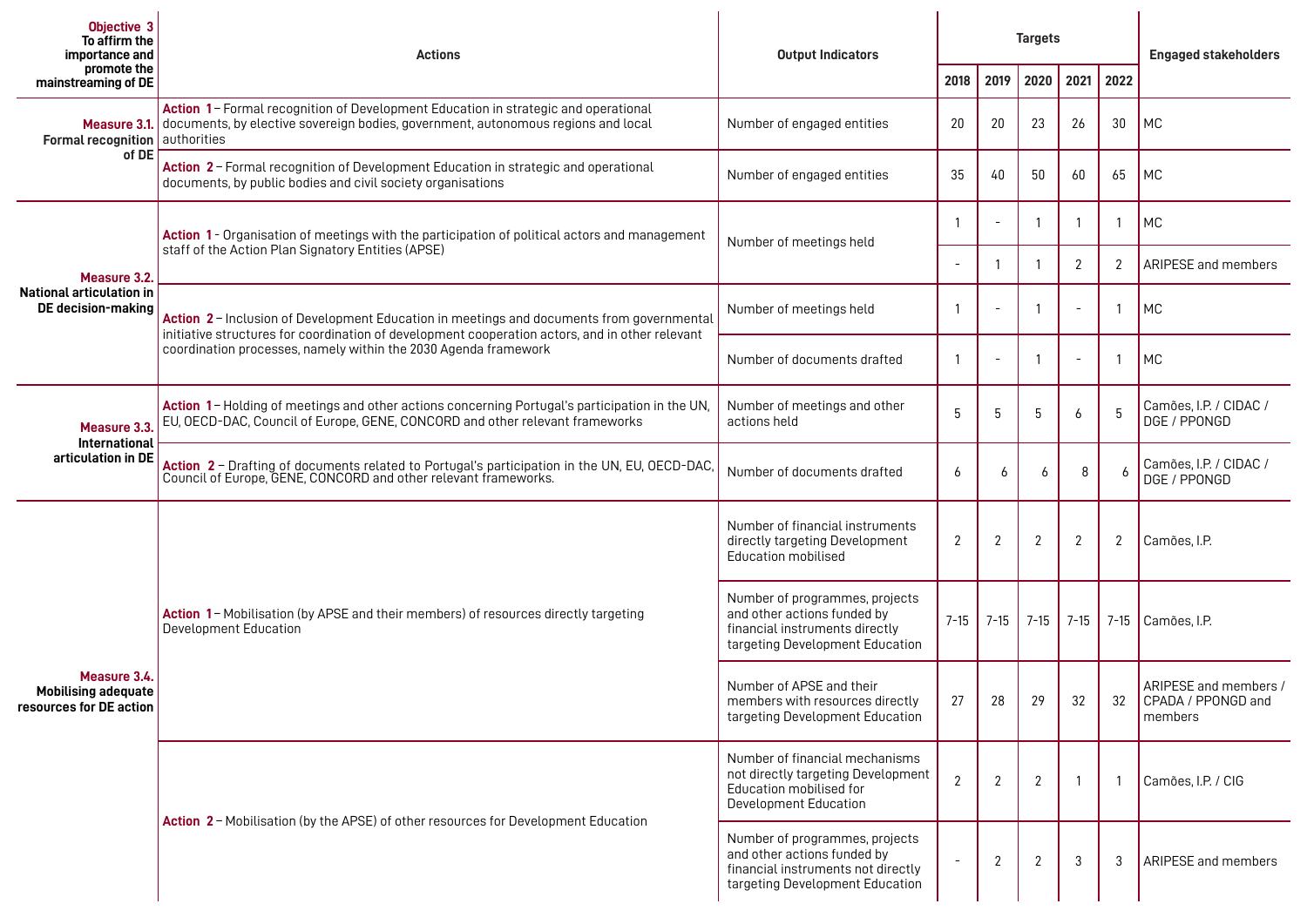| Objective 4<br>To consolidate<br>implementation of the<br><b>ENED</b> | <b>Actions</b>                                                                                                                                                                                                                                                                                                               | <b>Output Indicators</b>                                                                                         |                                                                   |      | <b>Targets</b>    | <b>Engaged stakeholders</b> |                          |                   |
|-----------------------------------------------------------------------|------------------------------------------------------------------------------------------------------------------------------------------------------------------------------------------------------------------------------------------------------------------------------------------------------------------------------|------------------------------------------------------------------------------------------------------------------|-------------------------------------------------------------------|------|-------------------|-----------------------------|--------------------------|-------------------|
|                                                                       |                                                                                                                                                                                                                                                                                                                              |                                                                                                                  | 2018                                                              | 2019 | 2020              | 2021                        | 2022                     |                   |
| Measure 4.1.<br>Institutional model of<br>the ENED                    | Action 1-Holding of collaborative working sessions of the ENED monitoring commission (MC)                                                                                                                                                                                                                                    | Number of sessions held                                                                                          | $12 \overline{ }$                                                 | 12   | $12 \overline{ }$ | $12 \overline{ }$           | 12                       | MC                |
|                                                                       | Action 2 - Holding of collaborative working sessions of the APSE group                                                                                                                                                                                                                                                       | Number of sessions held                                                                                          | 3                                                                 | 4    |                   | 4                           | 4                        | MC and other APSE |
|                                                                       | Action 3 - Formalisation of a Secretariat to support MC and the APSE group                                                                                                                                                                                                                                                   | Secretariat formalised and<br>functioning                                                                        | Secretariat created and<br>functioning from 2019 onwards          |      |                   |                             | <b>MC</b>                |                   |
|                                                                       | Action 4 - Presentation of relevant summarised information on ENED's implementation, at MC<br>and APSE group meetings, at structures resulting from governmental initiatives for<br>coordination of development cooperation actors, and at other relevant coordination processes,<br>namely within the 2030 Agenda framework | Number of meetings held with the<br>presentation of relevant<br>summarised information by<br>institutional scope | 3                                                                 | 2    | 3                 | 3                           | 3                        | MC                |
| system                                                                | Action 1- Drafting and publication of monitoring reports on ENED's implementation                                                                                                                                                                                                                                            | Number of reports drafted and<br>published                                                                       | $\mathbf{1}$                                                      |      |                   |                             | -1                       | MC and other APSE |
|                                                                       | Action 2 - Creating and updating of a platform for information gathering and sharing about<br>ENED's implementation                                                                                                                                                                                                          | Online platform created and<br>functioning                                                                       | Platform created and functioning<br>from 2019 onwards             |      |                   |                             |                          | MC and other APSE |
|                                                                       | Measure 4.2. Action 3 - Holding of collaborative working sessions, including training sessions, for the APSE,<br><b>ENED monitoring</b> members and partners, regarding ENED implementation and reporting                                                                                                                    | Number of actions held                                                                                           | $\overline{\phantom{a}}$                                          |      |                   |                             |                          | MC and other APSE |
|                                                                       | Action 4 - Holding of GENE peer review                                                                                                                                                                                                                                                                                       | Report drafted and disseminated                                                                                  | Report drafted and disseminated<br>in 2022                        |      |                   |                             | MC and other APSE        |                   |
|                                                                       | Action 5 - Promoting the inclusion of ENED in the OECD-DAC report on the Portuguese<br>development assistance policy                                                                                                                                                                                                         | <b>ENED</b> mentioned in the report                                                                              | <b>Report mentioning ENED</b><br>elaborated in 2020               |      |                   |                             | <b>MC</b>                |                   |
| Measure 4.3.<br>Culture of evaluation in<br>the ENED                  | Action 1 - Holding of actions to promote a culture of evaluation among Development<br>Education actors                                                                                                                                                                                                                       | Number of actions held                                                                                           |                                                                   |      |                   | $\blacksquare$              |                          | MC and other APSE |
|                                                                       | Action 2 - Carrying out a mid-term internal evaluation                                                                                                                                                                                                                                                                       | Report drafted and disseminated                                                                                  | Report elaborated in 2020 and<br>readjustment, if necessary, also |      |                   |                             |                          | MC and other APSE |
|                                                                       |                                                                                                                                                                                                                                                                                                                              | Action Plan readjusted, if necessary                                                                             | in 2020                                                           |      |                   |                             |                          |                   |
|                                                                       | Action 3 - Carrying out a final external evaluation                                                                                                                                                                                                                                                                          | Report drafted and disseminated                                                                                  | Report drafted and disseminated<br>in 2022                        |      |                   |                             |                          | MC and other APSE |
|                                                                       | Action 4 - Creation of a reflection group on Development Education monitoring and evaluation                                                                                                                                                                                                                                 | Reflection group established and<br>functioning                                                                  | Group established and<br>functioning from 2019 onwards            |      |                   |                             |                          | MC and other APSE |
|                                                                       |                                                                                                                                                                                                                                                                                                                              | Number of meetings held                                                                                          |                                                                   |      |                   |                             |                          |                   |
| <b>Cross-cutting</b><br>measure 1                                     | Action 1- Organisation of the Development Education Forum                                                                                                                                                                                                                                                                    | Development Education Forum held                                                                                 |                                                                   |      |                   | $\sim$                      | -1                       | MC and other APSE |
| <b>Cross-cutting</b><br>measure 2                                     | Action 2 - Organisation of the Development Education Days                                                                                                                                                                                                                                                                    | Development Education Days held                                                                                  |                                                                   |      |                   |                             | $\overline{\phantom{a}}$ | MC and other APSE |